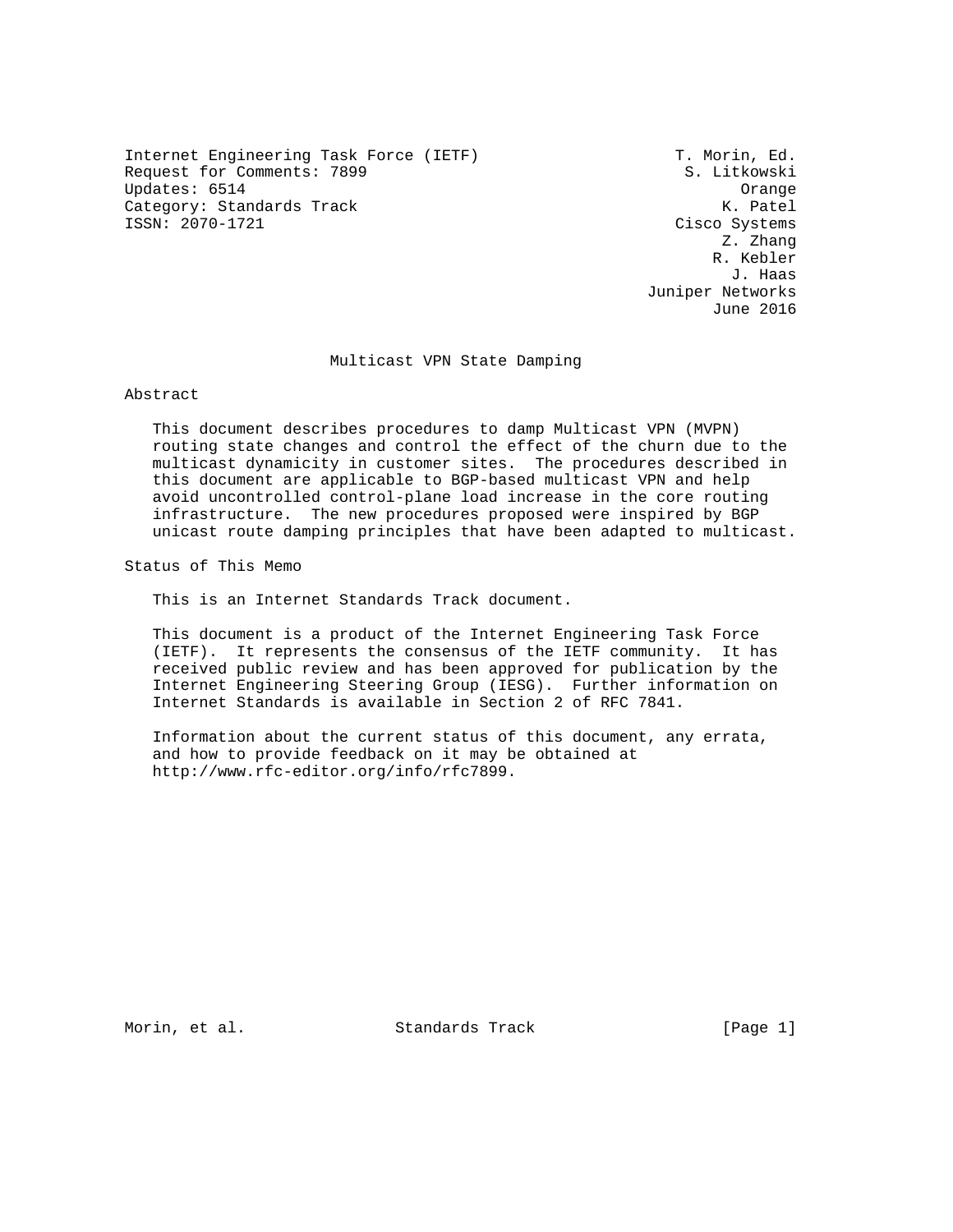# Copyright Notice

 Copyright (c) 2016 IETF Trust and the persons identified as the document authors. All rights reserved.

 This document is subject to BCP 78 and the IETF Trust's Legal Provisions Relating to IETF Documents (http://trustee.ietf.org/license-info) in effect on the date of publication of this document. Please review these documents carefully, as they describe your rights and restrictions with respect to this document. Code Components extracted from this document must include Simplified BSD License text as described in Section 4.e of the Trust Legal Provisions and are provided without warranty as described in the Simplified BSD License.

Table of Contents

|     |                                                 |  |  |  | 3               |
|-----|-------------------------------------------------|--|--|--|-----------------|
| 2.1 |                                                 |  |  |  | 4               |
|     |                                                 |  |  |  | $\overline{4}$  |
|     |                                                 |  |  |  | 5               |
|     | 4.1. Rate-Limiting Multicast Control Traffic    |  |  |  | 5               |
|     | 4.2. Existing PIM, IGMP, and MLD Timers         |  |  |  | 6               |
|     |                                                 |  |  |  | 6               |
|     | 5. Procedures for Multicast State Damping       |  |  |  | 7               |
|     |                                                 |  |  |  | $7\phantom{.0}$ |
|     | 5.2. Procedures for Multicast VPN State Damping |  |  |  | 10              |
|     | 6. Procedures for P-Tunnel State Damping        |  |  |  | 12              |
|     | 6.1. Damping MVPN P-Tunnel Change Events        |  |  |  | 12              |
|     | 6.2. Procedures for Ethernet VPNs               |  |  |  | 13              |
|     |                                                 |  |  |  | 13              |
|     | 7.1. Enabling Multicast Damping                 |  |  |  | 13              |
|     | 7.2. Troubleshooting and Monitoring             |  |  |  | 13              |
|     | 7.3. Default and Maximum Values                 |  |  |  | 13              |
|     |                                                 |  |  |  | 15              |
| 9.  |                                                 |  |  |  | 16              |
|     | 9.1. Normative References                       |  |  |  | 16              |
|     | 9.2. Informative References                     |  |  |  | 17              |
|     |                                                 |  |  |  | 17              |
|     |                                                 |  |  |  | 18              |

Morin, et al. Standards Track [Page 2]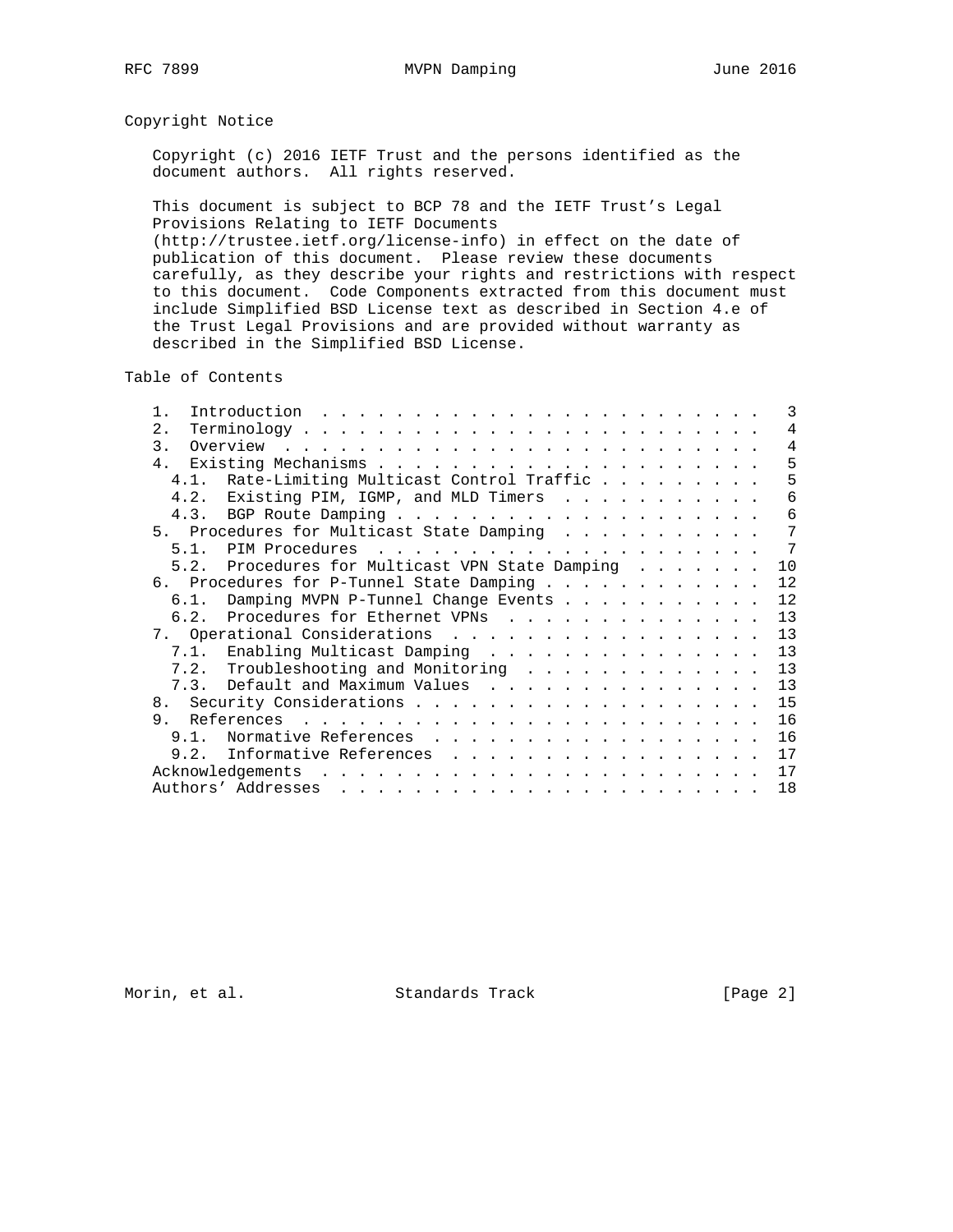## 1. Introduction

 In a multicast VPN [RFC6513] deployed with BGP-based procedures [RFC6514], when receivers in VPN sites join and leave a given multicast group or channel through multicast membership control protocols (Internet Group Management Protocol (IGMP) [RFC3376] and Multicast Listener Discovery (MLD) [RFC3810]), multicast routing protocols accordingly adjust multicast routing states and P-multicast tree states to forward or prune multicast traffic to these receivers. Similar challenges arise in the context of the multicast specification for Virtual Private LAN Service (VPLS) [RFC7117].

 In VPN contexts, providing isolation between customers of a shared infrastructure is a core requirement resulting in stringent expectations with regard to risks of denial-of-service attacks.

 By nature, multicast memberships change based on the behavior of multicast applications running on end hosts. Hence, the frequency of membership changes can legitimately be much higher than the typical churn of unicast routing states.

 Therefore, mechanisms need to be put in place to ensure that the load put on the BGP control plane, and on the P-tunnel setup control plane, remains under control regardless of the frequency at which multicast membership changes are made by end hosts.

 This document describes procedures inspired by existing BGP route damping [RFC2439] that are aimed at offering means to set an upper bound to the amount of processing for the MVPN control-plane protocols: more precisely, the BGP control plane in [RFC6514], the P-tunnel control-plane protocol in the contexts of [RFC6514], and the multicast specification for VPLS [RFC7117]. The goal of setting this upper bound is pursued simultaneous with the goal of preserving the service provided (delivering the multicast stream as requested by Customer Edge devices), although at the expense of a minimal increase of average bandwidth use in the provider network). The upper bound to the control-plane load due to the processing of a given multicast state is controlled indirectly via configurable parameters.

 Section 16 of [RFC6514] specifically spells out the need for damping the activity of C-multicast and Leaf Auto-discovery routes and outlines how to do it by "delaying the advertisement of withdrawals of C-multicast routes". This specification provides appropriate detail on how to implement this approach and how to provide control to the operator; for this reason, it is an update to [RFC6514].

Morin, et al. Standards Track [Page 3]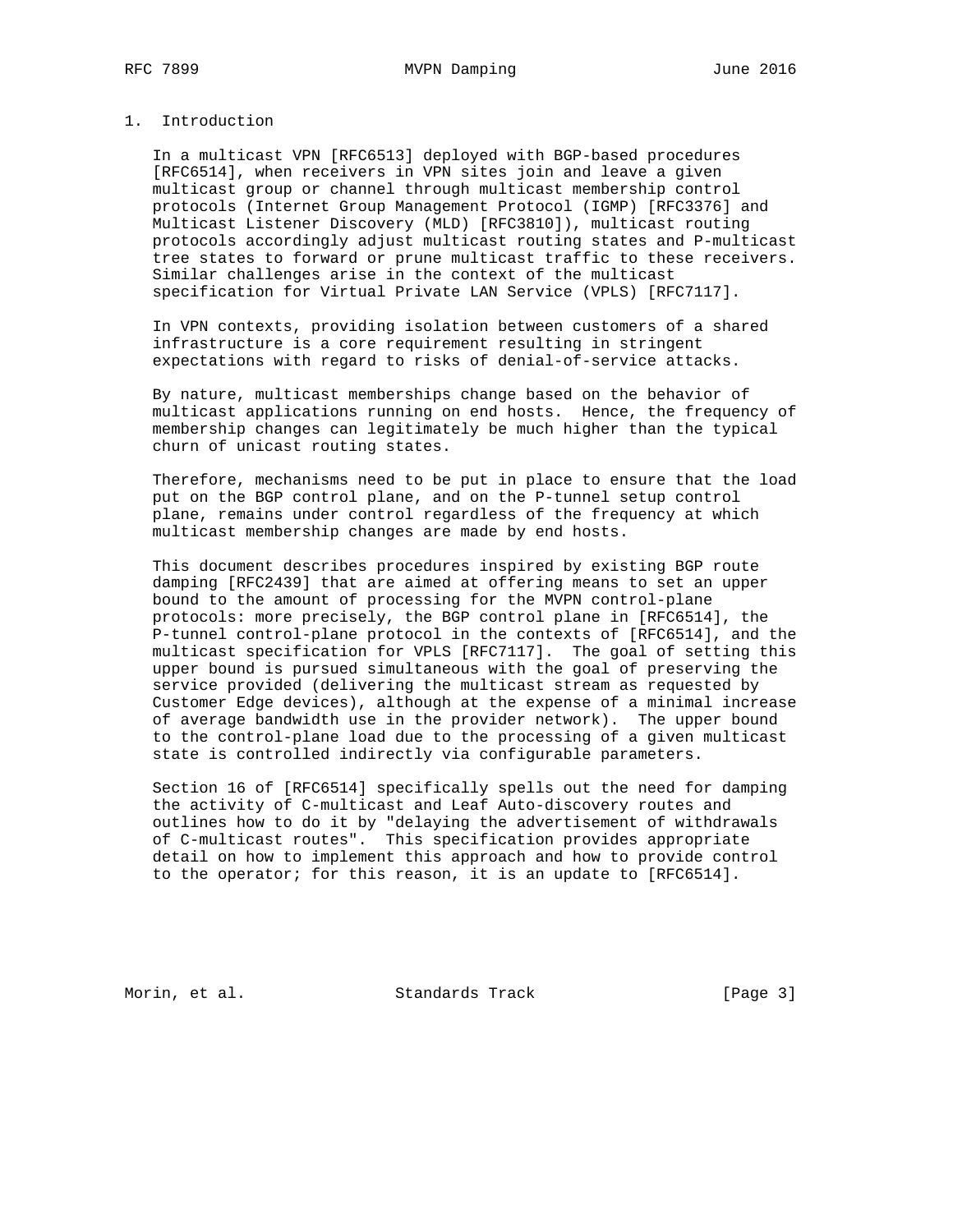The base principle of this specification is described in Section 3. Existing mechanisms that could be relied upon are discussed in Section 4. Section 5 details the procedures introduced by this specification.

 Section 6 provides specific details related to the damping of multicast VPNs P-tunnel state.

 Finally, Section 7 discusses operational considerations related to the proposed mechanism.

2. Terminology

 The key words "MUST", "MUST NOT", "REQUIRED", "SHALL", "SHALL NOT", "SHOULD", "SHOULD NOT", "RECOMMENDED", "MAY", and "OPTIONAL" in this document are to be interpreted as described in RFC 2119 [RFC2119].

This document reuses terminology from [RFC7761] and [RFC6514].

 In this specification, damping of a multicast state will be said to be "active" or "inactive". Note that in [RFC2439], the term used for a unicast route that is dampened is "suppressed", but we will avoid this term in this specification given that the proposed solution consists in holding active a damped multicast state.

3. Overview

 The procedures described in this document allow the network operator to configure multicast VPN PEs (Provider Edge routers) so that they can delay the propagation of multicast state prune messages between PEs when faced with a rate of multicast state dynamicity exceeding a certain configurable threshold. Assuming that the number of multicast states that can be created by a receiver is bounded, delaying the propagation of multicast state pruning results in setting up an upper bound to the average frequency at which the router will send state updates to an upstream router.

 From the point of view of a downstream router, such as a CE (Customer Edge router), this approach has no impact: the multicast routing state changes that it solicits to its PE will be honored without any additional delay. Indeed, the propagation of Joins is not impacted by the procedures specified here, and having the upstream router delay state prune propagation to its own upstream router does not affect what traffic is sent to the downstream router. In particular, the amount of bandwidth used on the PE-CE link downstream to a PE applying this damping technique is not increased.

Morin, et al. Standards Track [Page 4]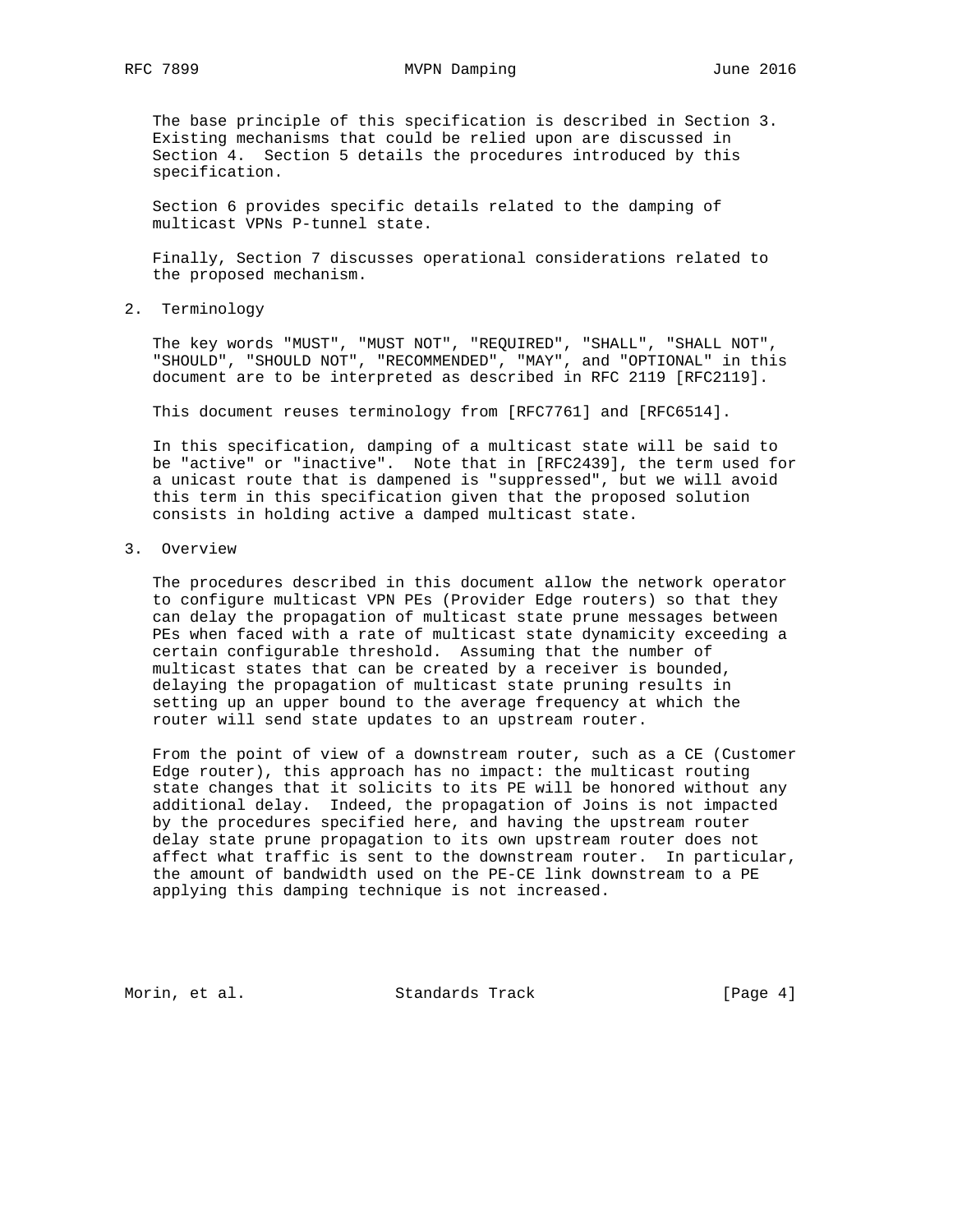This approach increases the average bandwidth utilization on a link upstream to a PE applying this technique, such as a PE-PE link: indeed, a given multicast flow will be forwarded for a longer time than if no damping was applied. That said, it is expected that this technique will meet the goals of protecting the multicast routing infrastructure control plane without a significant average increase of bandwidth; for instance, damping events happening at a frequency higher than one event per X seconds can be done without increasing by more than X seconds the time during which a multicast flow is present on a link.

 That said, simulation of the exponential decay algorithm shows that the multicast state churn can be drastically reduced without significantly increasing the duration for which multicast traffic is forwarded. Hence, using this technique will efficiently protect the multicast routing infrastructure control plane against the issues described here without a significant average increase of bandwidth. The exception will be a scenario with strict constraints on multicast bandwidth, where extending the time a multicast flow is forwarded would result in congestion.

 To be practical, such a mechanism requires configurability. In particular, means are required to control when damping is triggered and to allow delaying the pruning of a multicast state for a time increasing with the churn of this multicast state. This will let the operator control the trade-off made between minimizing the dynamicity and reducing bandwidth consumption.

4. Existing Mechanisms

 This section describes mechanisms that could be considered to address the issue but that end up appearing as not suitable or not efficient enough.

4.1. Rate-Limiting Multicast Control Traffic

 The Protocol Independent Multicast - Sparse Mode (PIM-SM) specification [RFC7761] examines multicast security threats and, among other things, the risk of denial-of-service attacks described in Section 1. A mechanism relying on rate-limiting PIM messages is proposed in Section 5.3.3 of [RFC4609] but has the identified drawbacks of impacting the service delivered and having side-effects on legitimate users.

Morin, et al. Standards Track [Page 5]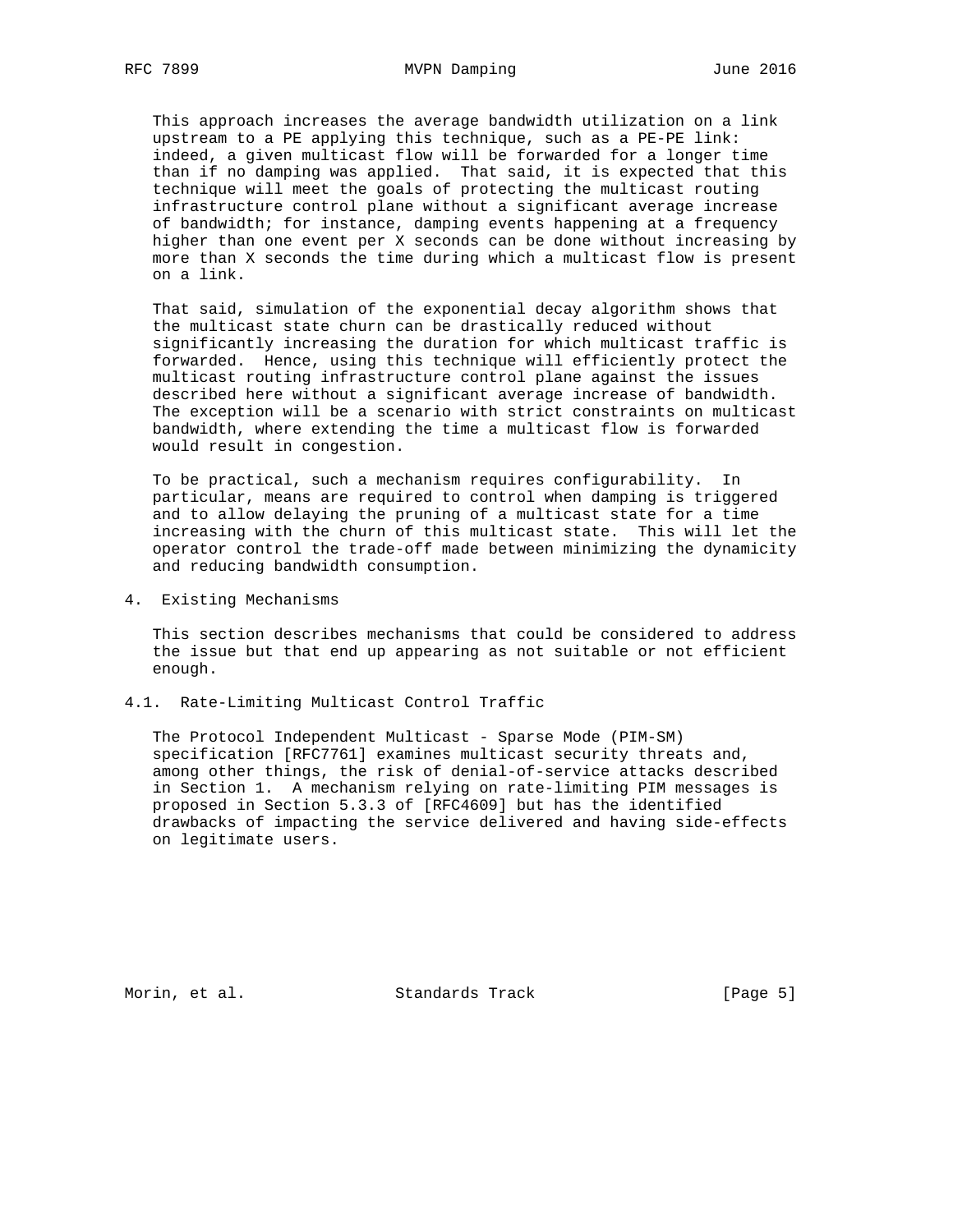# 4.2. Existing PIM, IGMP, and MLD Timers

 In the context of PIM multicast routing protocols [RFC7761], a mechanism exists that may offer a form of de facto damping of multicast states, under some conditions. Indeed, when active, the prune override mechanism consists in having a PIM upstream router introduce a delay ("prune override interval") before taking into account a PIM Prune message sent by a downstream neighbor.

 This mechanism has not been designed specifically for the purpose of damping multicast state, but as a means to allow PIM to operate on multi-access networks. See Section 4.3.3 of [RFC7761]. However, when active, this mechanism will prevent a downstream router from producing multicast routing protocol messages that would cause, for a given multicast state, the upstream router to send to its own upstream router multicast routing protocol messages at a rate higher than 1/[JP\_Override\_Interval]. This provides a form of de facto damping.

 Similarly, the IGMP and MLD multicast membership control protocols can provide a similar behavior under the right conditions.

 These mechanisms are not considered suitable to meet the goals spelled out in Section 1, the main reasons being that:

- o when enabled, these mechanisms require additional bandwidth on the local link on which the effect of a prune is delayed (in our case, the PE-CE link);
- o when enabled, these mechanisms require disabling explicit tracking (see Section 4.3.3 of [RFC7761]), even though enabling this feature may otherwise be desired;
- o on certain implementations, these mechanisms are incompatible with behaviors that cannot be turned off (e.g., implementation applying a fast-leave behavior on interfaces with only two neighbors);
- o they do not provide a suitable level of configurability; and
- o they do not provide a way to discriminate between multicast flows based on estimation of their dynamicity.

4.3. BGP Route Damping

 The procedures defined in [RFC2439] and [RFC7196] for BGP route flap damping are useful for operators who want to control the impact of unicast route churn on the routing infrastructure and offer a standardized set of parameters to control damping.

Morin, et al. Standards Track [Page 6]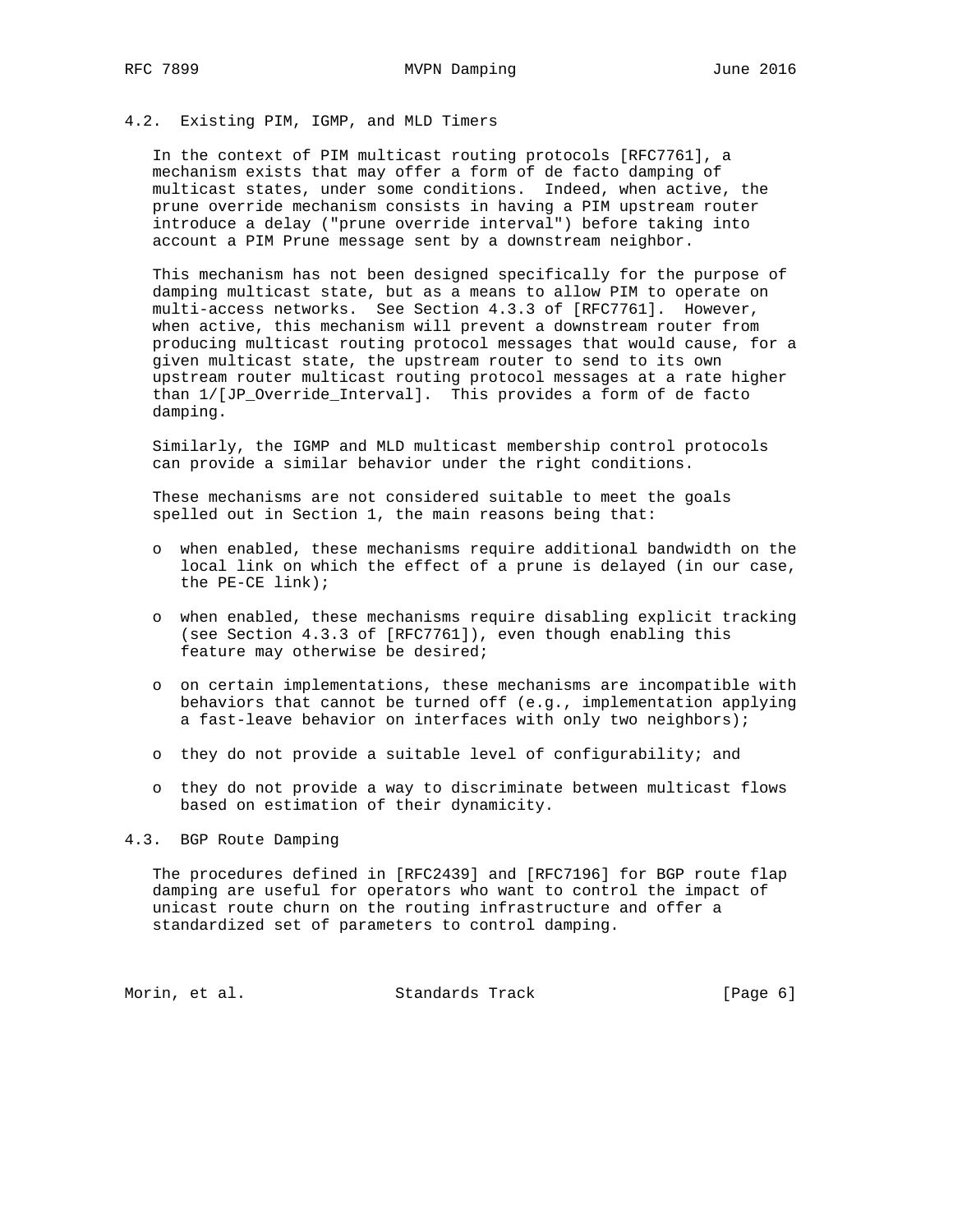These procedures are not directly relevant in a multicast context for the following reasons:

- o they are not specified for multicast routing protocol in general, and
- o even in contexts where BGP routes are used to carry multicast routing states (e.g., [RFC6514]), these procedures do not allow the implementation of the principle described in this document; the main reason being that a damped route becomes suppressed while the target behavior would be to keep advertising when damping is triggered on a multicast route.

 However, the set of parameters standardized to control the thresholds of the exponential decay mechanism can be relevantly reused. This is the approach proposed for the procedures described in this document (Section 5). Motivations for doing so are to help the network operator deploy this feature based on consistent configuration parameters and to obtain predictable results without the drawbacks of relying on rate-limiting multicast control protocol exchanges (as is exposed in Section 4.1) or on the use of existing PIM/IGMP timers (as is exposed in Section 4.2).

- 5. Procedures for Multicast State Damping
- 5.1. PIM Procedures

 This section describes procedures for multicast state damping satisfying the goals spelled out in Section 1. This section describes procedures for (S,G) states in the PIM-SM protocol [RFC7761]; they apply unchanged for such states created based on multicast group management protocols (IGMP [RFC3376], MLD [RFC3810]) on downstream interfaces. The same procedures are applied to (\*,G) states in the context of PIM-SM Any-Source Multicast (ASM) groups (damping is not applied to (S,G,Rpt) Prune state).

The following notions of [RFC2439] are reused in these procedures:

 figure-of-merit: A number reflecting the current estimation of recent past activity of an (S,G) multicast routing state, which increases based on routing events related to this state and decreases between these events following an exponential decay function (see below); the activation or inactivation of damping on the state is based on this number. This number is associated with the upstream state machine for (S,G) and is initialized to a value of zero on state creation.

Morin, et al. Standards Track [Page 7]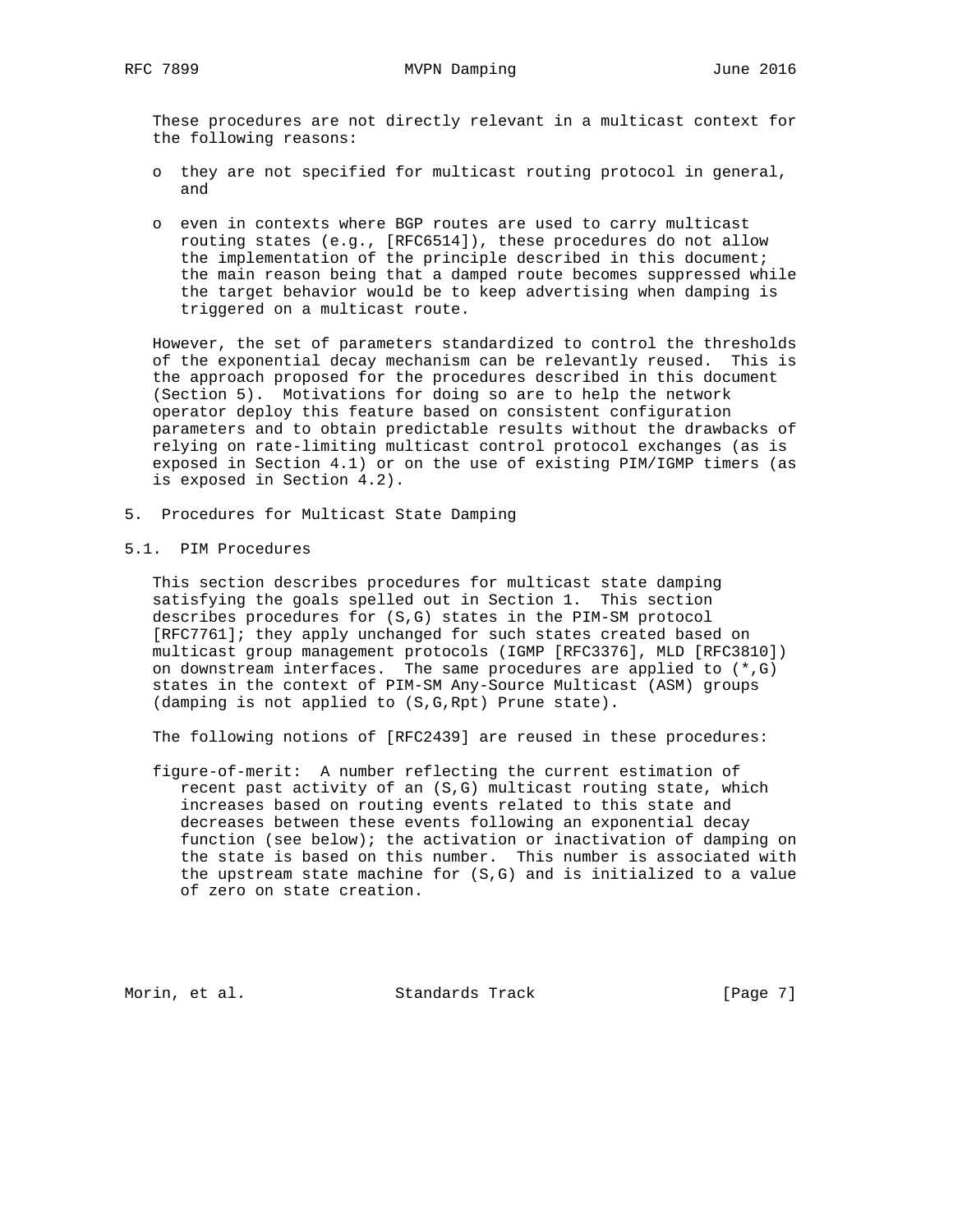exponential decay function: A mathematical function as defined in Section 2.3 of [RFC2439] (ignoring the first paragraph of the section, as it does not apply here).

 decay-half-life: The duration used to control how fast the exponential decay of the \*figure-of-merit\* is; this parameter of the exponential decay function is the time duration during which the \*figure-of-merit\* will be reduced by half when in the absence of a routing event (configurable parameter).

- cutoff-threshold: The value of the \*figure-of-merit\* over which damping is applied (configurable parameter).
- reuse-threshold: The value of the \*figure-of-merit\* under which damping stops being applied (configurable parameter).

 In addition to these values, a configurable \*increment-factor\* parameter is introduced that controls by how much the \*figure-of merit\* is incremented on multicast state update events.

 Section 7.3 proposes default and maximum values for the configurable parameters.

 On reception of updated multicast membership or routing information on a downstream interface I for a given (S,G) state, which results in a change of the state of the PIM downstream state machine (see Section 4.5.3 of [RFC7761]), a router implementing these procedures MUST:

- o apply procedures of [RFC7761] unchanged, for everything relating to what multicast traffic ends up being sent on downstream interfaces, including interface I
- o update the \*figure-of-merit\* following the exponential decay algorithm
- o increase the \*figure-of-merit\* for the (S,G) by the \*increment factor\*
- o update the damping state for the (S,G) state: damping becomes active on the state if the recomputed \*figure-of-merit\* is strictly above the configured \*cutoff-threshold\*:
	- \* if damping remains inactive on (S,G) state, update the upstream state machine as usual (as per Section 4.5.7 of [RFC7761]).

Morin, et al. Standards Track [Page 8]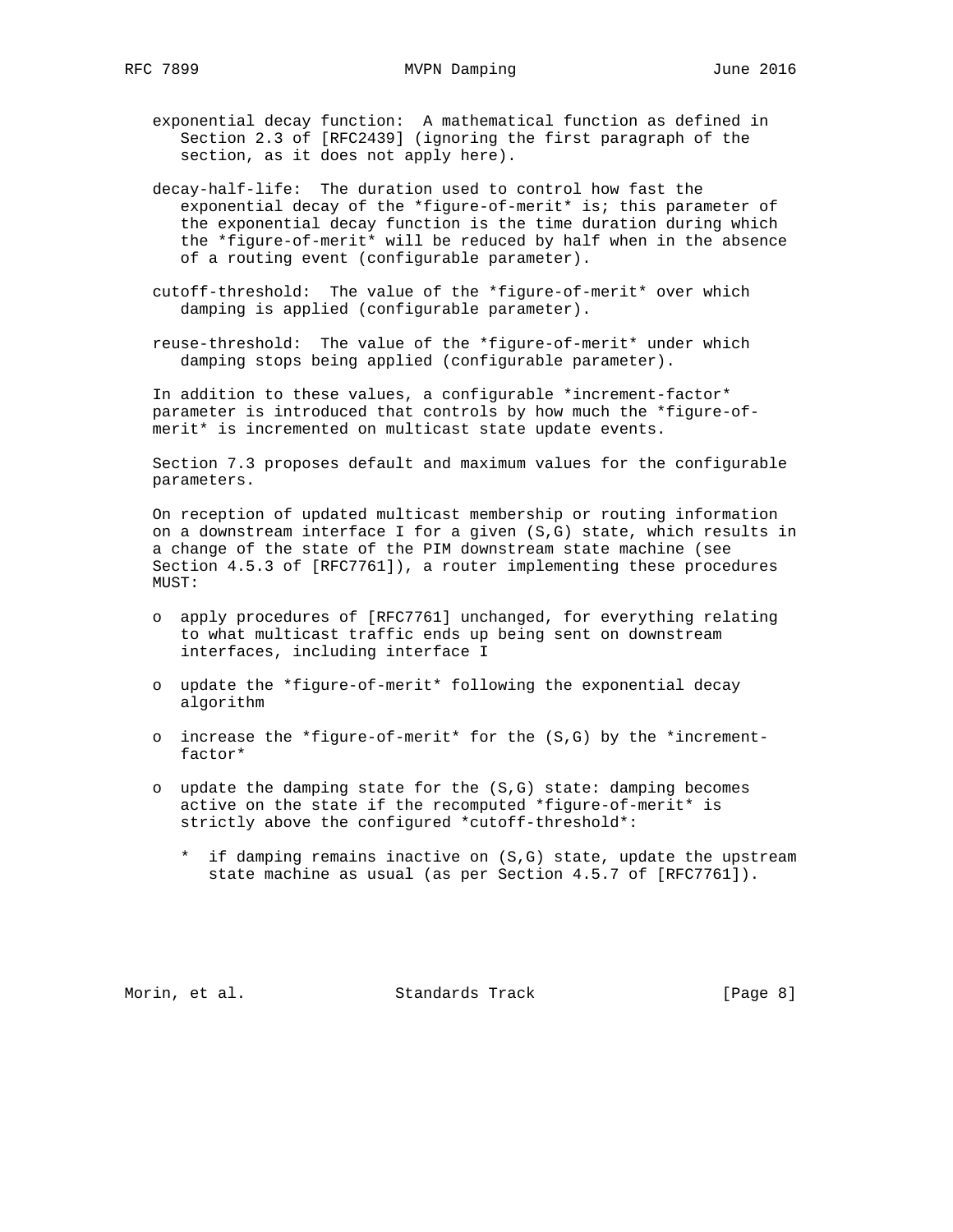- \* if damping becomes active for the (S,G) state:
	- + if the received message has caused the upstream state machine to transition to Joined state, update the upstream state machine for (S,G) applying usual PIM procedures in Section 4.5.7 of [RFC7761] and including sending a PIM Join to the upstream neighbor
	- + if the received message has caused the upstream state machine to transition to NotJoined state, do not update the upstream state machine for (S,G)
	- + hold the upstream state machine in Joined state until the reuse threshold is reached: for the purpose of updating this state machine, events that may result in updating the state based on [RFC7761] SHOULD be ignored until the \*reuse threshold\* is reached. The effect is that in the meantime, while PIM Join messages may be sent as refreshes to the upstream neighbor, no PIM Prune message will be sent.
- \* if damping was already active, do not update the upstream state machine for (S,G); the upstream state machine was frozen after processing the previous message.

 Once the \*figure-of-merit\* for (S,G) damping state decays to a value strictly below the configured \*reuse-threshold\*, the upstream state machine for (S,G) is recomputed based on states of downstream state machines, eventually leading to a PIM Join or Prune message to be sent to the upstream neighbor.

 Given the specificity of multicast applications, it is REQUIRED for the implementation to let the operator configure the \*decay-half life\* in seconds, rather than in minutes.

 This specification does not impose the use of a particular technique to update the \*figure-of-merit\* following the exponential decay controlled by the configured \*decay-half-life\*. For instance, the same techniques as the ones described in [RFC2439] can be applied. The only requirement is that the \*figure-of-merit\* has to be updated prior to increasing it and that its decay below the \*reuse-threshold\* has to be reacted upon in a timely manner: in particular, if the recomputation is done with a fixed time granularity, this granularity should be low enough to not significantly delay the inactivation of damping on a multicast state beyond what the operator wanted to configure (e.g., for a \*decay-half-life\* of 10s, recomputing the \*figure-of-merit\* each minute would result in a multicast state remaining damped for a much longer time than specified).

Morin, et al. Standards Track [Page 9]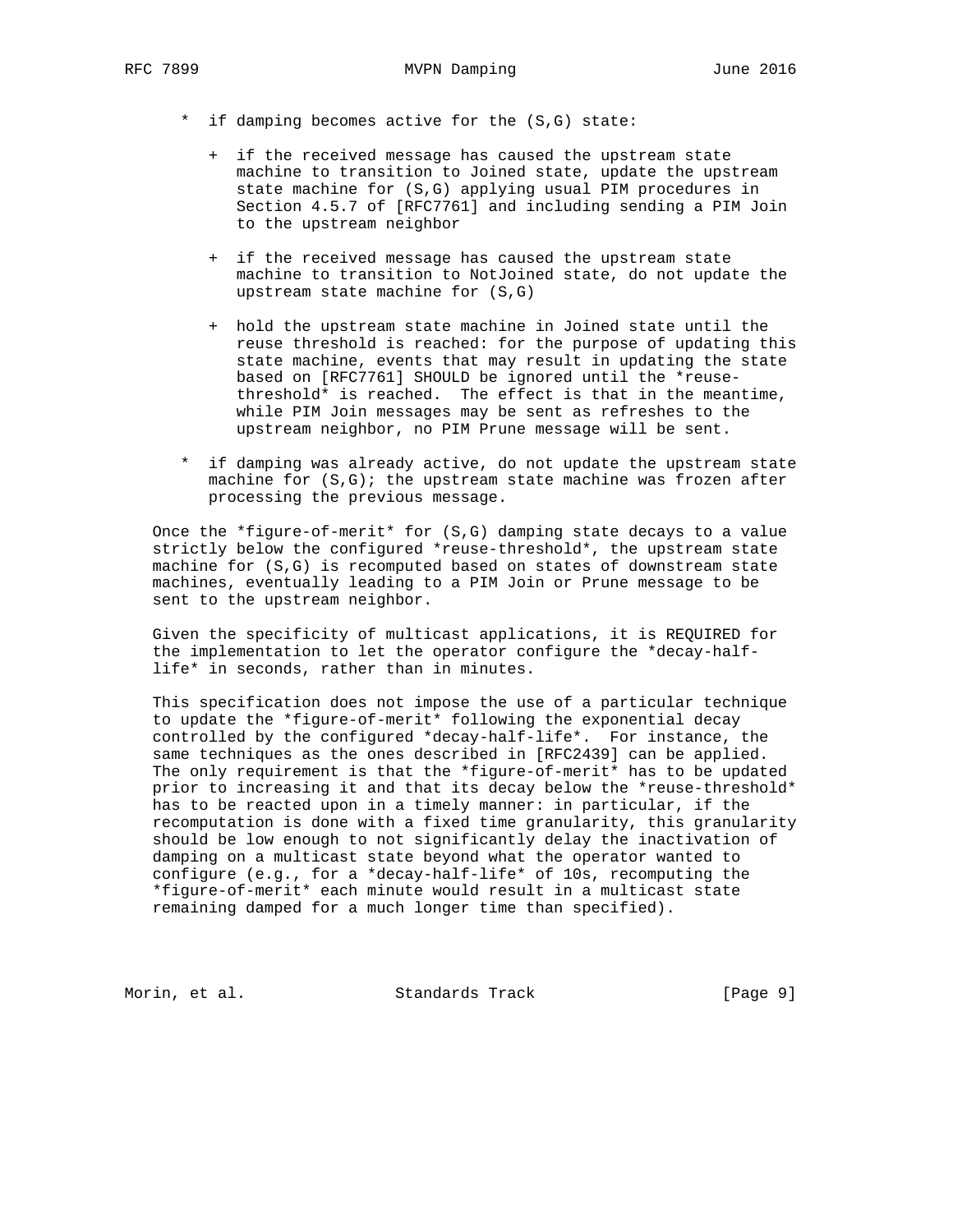PIM implementations typically follow the suggestion from Section 4.1 of [RFC7761] that:

 implementations will only maintain state when it is relevant to forwarding operations - for example, the 'NoInfo' state might be assumed from the lack of other state information, rather than being held explicitly.

 To properly implement damping procedures, an implementation MUST keep an explicit  $(S,G)$  state as long as damping is active on an  $(S,G)$ . Once an (S,G) state expires, and damping becomes inactive on this state, its associated \*figure-of-merit\* and damping state are removed as well.

Note that these procedures:

- o do not impact PIM procedures related to refreshes or expiration of multicast routing states: PIM Prune messages triggered by the expiration of the (S,G) keep-alive timer are not suppressed or delayed, and the reception of Join messages not causing transition of state on the downstream interface does not lead to incrementing the \*figure-of-merit\*;
- o do not impact the PIM Assert mechanism: in particular, PIM Prune messages triggered by a change of the PIM Assert winner on the upstream interface are not suppressed or delayed;
- o do not impact PIM Prune messages that are sent when the RPF neighbor is updated for a given multicast flow; and
- o do not impact PIM Prune messages that are sent in the context of switching between a Rendezvous Point Tree and a Shortest Path Tree.

 Note also that no action is triggered based on the reception of PIM Prune messages (or corresponding IGMP/MLD messages) that relate to non-existing (S,G) state: in particular, no \*figure-of-merit\* or damping state is created in this case.

## 5.2. Procedures for Multicast VPN State Damping

 The procedures described in Section 5.1 can be applied in the Virtual Routing and Forwarding (VRF) PIM-SM implementation (in the "C-PIM instance"), with the corresponding action to suppressing the emission of a Prune(S,G) message being to not withdraw the C-multicast Source Tree Join (C-S,C-G) BGP route. An implementation of [RFC6513] relying on the use of PIM to carry C-multicast routing information MUST support this technique to be compliant with this specification.

Morin, et al. Standards Track [Page 10]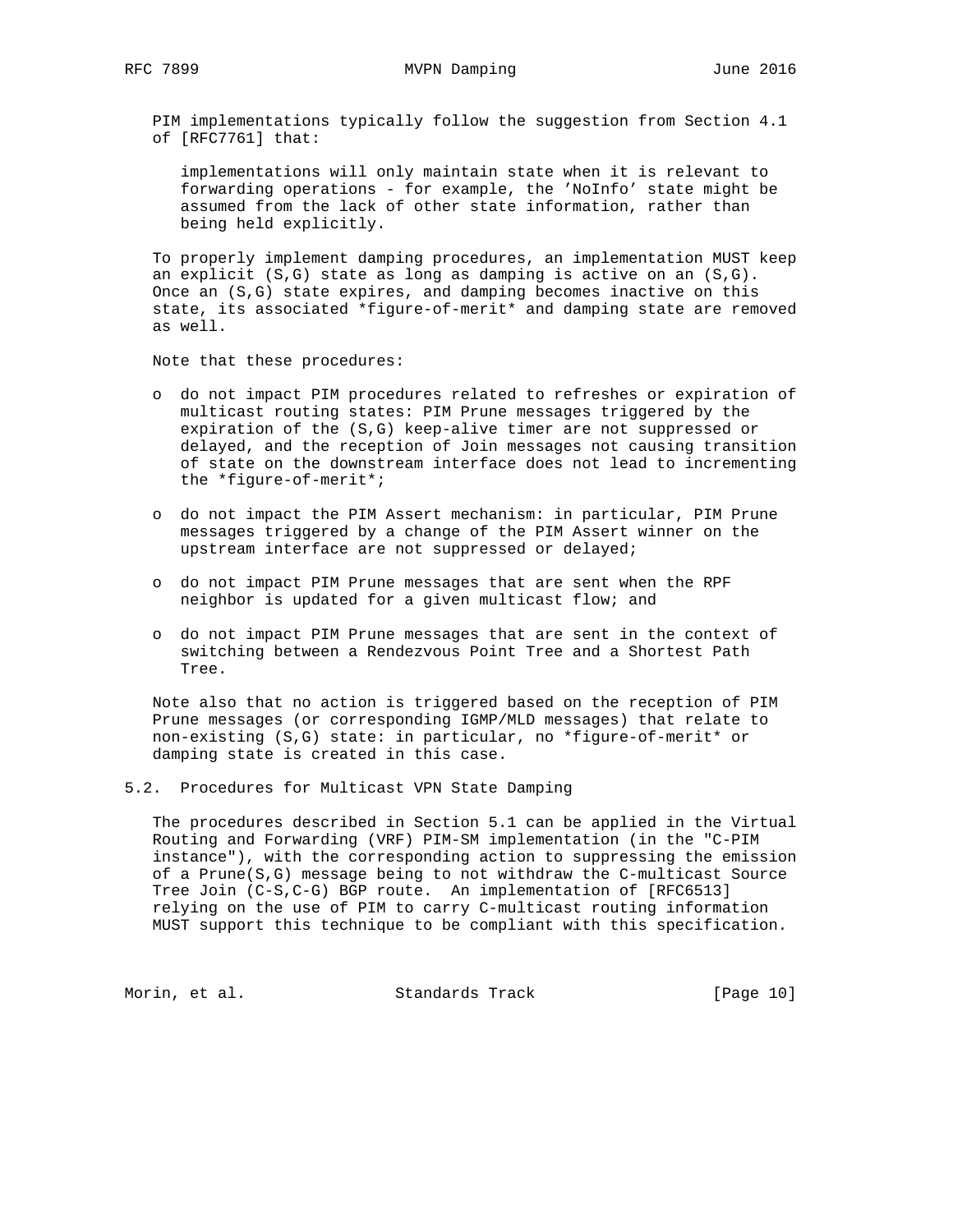In the context of [RFC6514], where BGP is used to distribute C-multicast routing information, the following procedure is proposed as an alternative to the procedures in Section 5.1 and consists in applying damping in the BGP implementation based on existing BGP damping mechanisms applied to C-multicast Source Tree Join routes and Shared Tree Join routes (and as well to Leaf A-D routes - see Section 6) and modified to implement the behavior described in Section 3 along the following guidelines:

- o not withdrawing (instead of not advertising) damped routes;
- o providing means to configure the \*decay-half-life\* in seconds if that option is not already available; and
- o using parameters for the exponential decay that are specific to multicast based on default values and multicast-specific configuration.

 While these procedures would typically be implemented on PE routers, in a context where BGP Route Reflectors (RRs) [RFC4456] are used it can be considered useful to also be able to apply damping on RRs as well to provide additional protection against activity created behind multiple PEs. Additionally, for MVPN Inter-AS deployments, it can be needed to protect one Autonomous System (AS) from the dynamicity of multicast VPN routing events from other ASes.

 The choice to implement damping based on BGP routes or the procedures described in Section 5.1 is up to the implementor, but at least one of the two MUST be implemented. In the perspective of allowing damping to be done on RRs and Autonomous System Border Routers (ASBRs), implementing the BGP approach is recommended.

 When not all routers in a deployment have the capability to drop traffic coming from the wrong PE (as spelled out in Section 9.1.1 of [RFC6513]), then the withdrawal of a C-multicast route resulting from a change in the Upstream Multicast Hop or Upstream Multicast PE SHOULD NOT be damped. An implementation of this specification MUST do at least one of the two following things:

o not damp these withdrawals by default, and/or

o provide a tuning knob to disable the damping of these withdrawals.

 Additionally, in such a deployment context, it is RECOMMENDED not to enable any multicast VPN route damping on RRs and ASBRs since these types of equipment cannot distinguish the event having caused a C-multicast to be withdrawn.

Morin, et al. Standards Track [Page 11]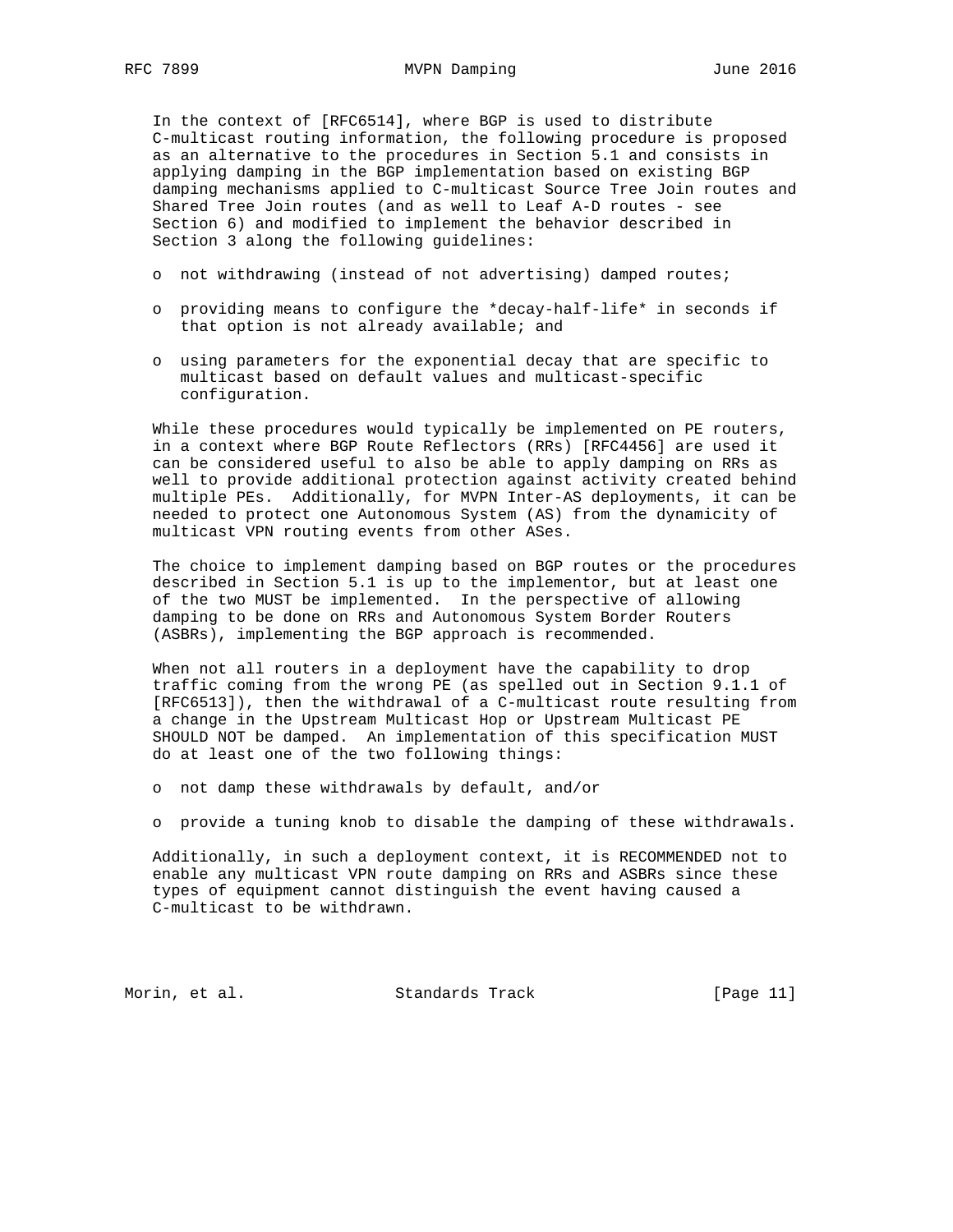Note well that it is out of scope of this section to consider the application of these damping techniques on MVPN BGP routes other than C-multicast routes.

- 6. Procedures for P-Tunnel State Damping
- 6.1. Damping MVPN P-Tunnel Change Events

When selective P-tunnels are used (see Section 7 of [RFC6513]), the effect of updating the upstream state machine for a given (C-S,C-G) state on a PE connected to multicast receivers is not only to generate activity to propagate C-multicast routing information to the source connected PE, but also to possibly trigger changes related to the P-tunnels carrying (C-S,C-G) traffic. Protecting the provider network from an excessive amount of change in the state of P-tunnels is required, and this section details how this can be done.

 A PE implementing these procedures for MVPN MUST damp Leaf A-D routes in the same manner as it would for C-multicast routes (see Section 5.2).

 A PE implementing these procedures for MVPN MUST damp the activity related to removing itself from a P-tunnel. Possible ways to do so depend on the type of P-tunnel, and local implementation details are left up to the implementor.

 The following is proposed as an example of how the above can be achieved:

- o For P-tunnels implemented with the PIM protocol, this consists in applying multicast state damping techniques described in Section 5.1 to the P-PIM instance, at least for (S,G) states corresponding to P-tunnels.
- o For P-tunnels implemented with multipoint LDP (mLDP), this consists in applying damping techniques completely similar to the one described in Section 5 but generalized to apply to mLDP states.
- o For root-initiated P-tunnels (P-tunnels implemented with the Point-to-Multipoint (P2MP) RSVP-TE, or relying on ingress replication), no particular action needs to be implemented to damp P-tunnels membership, if the activity of Leaf A-D route themselves is damped.

Morin, et al. Standards Track [Page 12]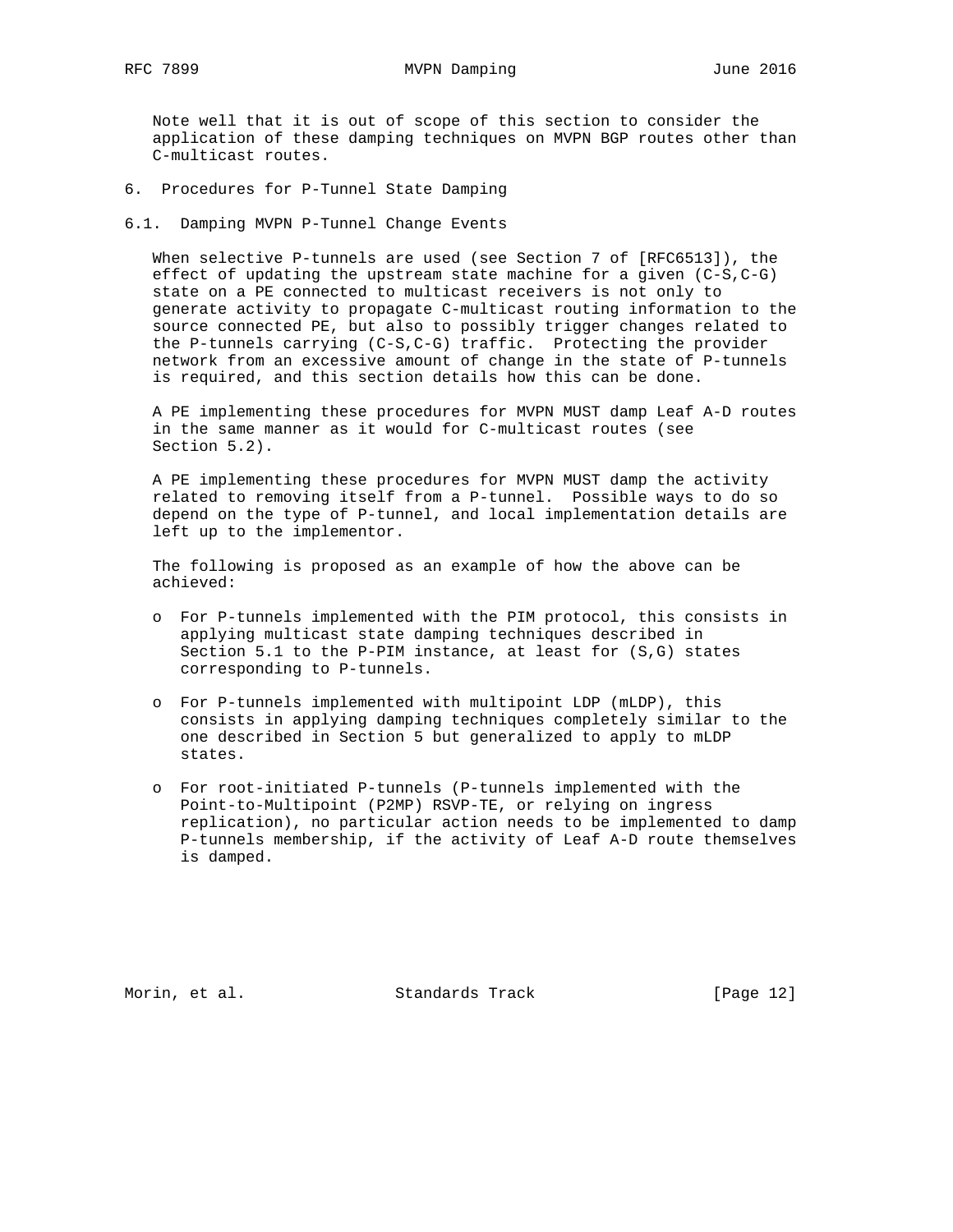- o Another possibility is to base the decision to join or not join the P-tunnel to which a given  $(C-S, C-G)$  is bound and to advertise or not advertise a Leaf A-D route related to (C-S,C-G) based on whether or not a C-multicast Source Tree Join route is being advertised for (C-S,C-G) rather than by relying on the state of the C-PIM Upstream state machine for (C-S,C-G).
- 6.2. Procedures for Ethernet VPNs

 Specifications exist to support or optimize multicast and broadcast in the context of Ethernet VPNs [RFC7117] relying on the use of Selective P-Multicast Service Interface (S-PMSI) and P-tunnels. For the same reasons as for IP multicast VPNs, an implementation of [RFC7117] MUST follow the procedures described in Section 6.1 to be compliant with this specification.

- 7. Operational Considerations
- 7.1. Enabling Multicast Damping

 In the context of multicast VPNs, these procedures would be enabled on PE routers. Additionally, in the case of C-multicast routing based on BGP extensions ([RFC6514]), these procedures can be enabled on ASBRs and RRs.

7.2. Troubleshooting and Monitoring

 Implementing the damping mechanisms described in this document should be complemented by appropriate tools to observe and troubleshoot damping activity.

 Complementing the existing interface providing information on multicast states with information on eventual damping of corresponding states (e.g., Multicast Routing Information Base (MRIB) states) is RECOMMENDED for C-multicast routing states and P-tunnel states.

7.3. Default and Maximum Values

 Considering that, by design, multicast streams will be delivered unchanged to the end user independent of the value chosen for the configurable parameters, and that the only trade-off being made is an increase of bandwidth use, the default and maximum values do not have to be perfectly tuned.

 This section proposes default and maximum values that are conservative, so as to not significantly impact network dimensioning but still prevent multicast state churn going beyond what can be

Morin, et al. Standards Track [Page 13]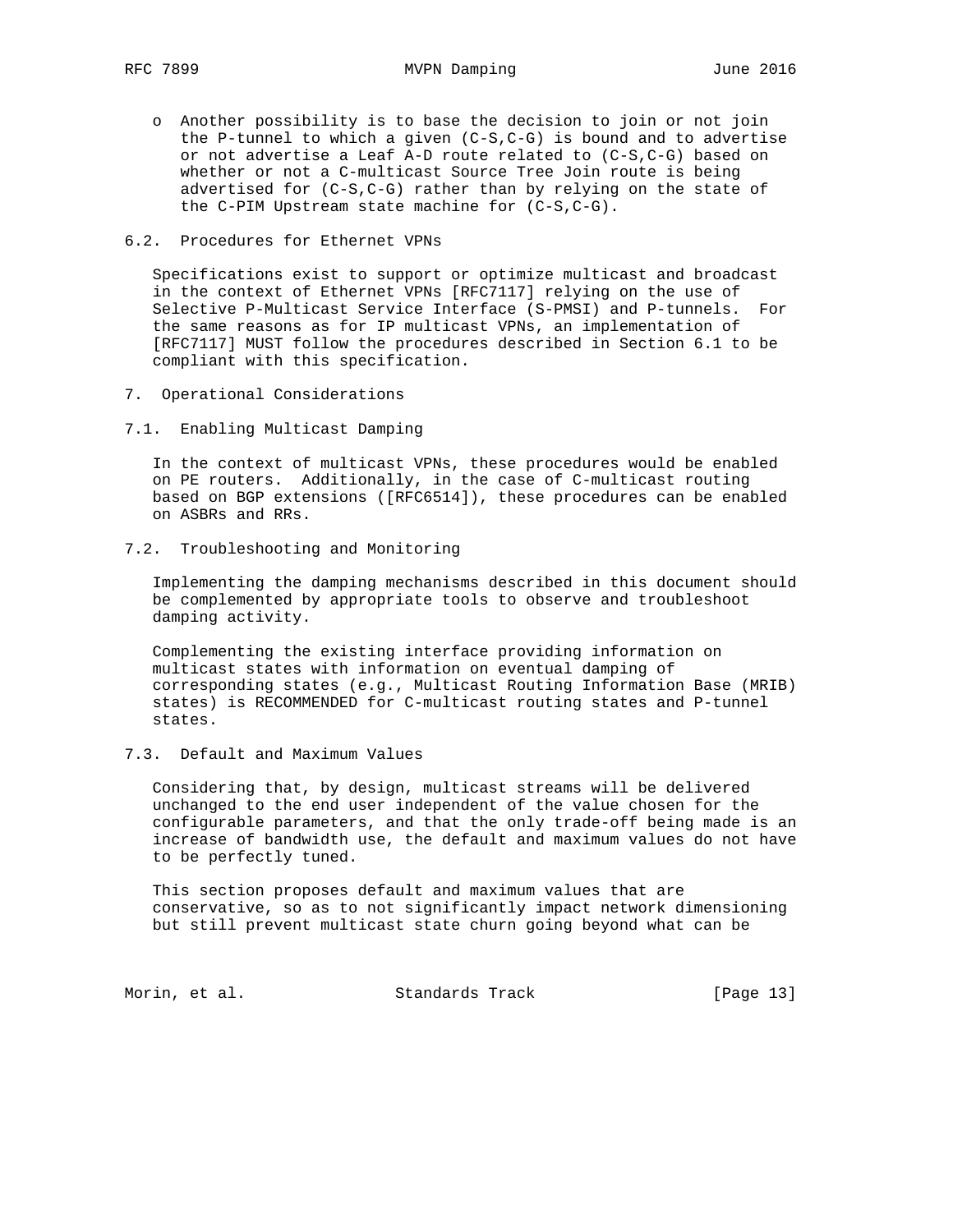considered a reasonably low churn for a multicast state (see below for illustrations in order of magnitude of the effect of these values).

The following values are RECOMMENDED to be adopted as default values:

- o \*increment-factor\*: 1000
- o \*cutoff-threshold\*: 3000
- o \*decay-half-life\*: 10s
- o \*reuse-threshold\*: 1500

 For unicast damping, it is common to set an upper bound to the time during which a route is suppressed. In the case of multicast state damping, which relies on not withdrawing a damped route, it may be desirable to avoid a situation where a multicast flow would keep flowing in a portion of the network for a very long time in the absence of receivers.

 The proposed default maximum value for the \*figure-of-merit\* is 20x\*increment-factor\*, i.e., 20000 with the proposed default \*increment-factor\* of 1000.

As illustrations, with these values:

- o a multicast state updated less frequently than once every 6 s will not be damped at all;
- o a multicast state changing once per second for 3 s, and then not changing, will not be damped;
- o a multicast state changing once per second for 4 s, and then not changing, will be damped after the fourth change for approximately 13 s;
- o a multicast state changing twice per second for 15 s, and then not changing, will be damped after the fourth change for approximately 50 s; and
- o a multicast state changing at a fast pace for a long time will reach the maximum of \*figure-of-merit\*; once the activity on this state stops, corresponding traffic may still flow in the network for approximately 37 s before dampening stops being active.

Morin, et al. Standards Track [Page 14]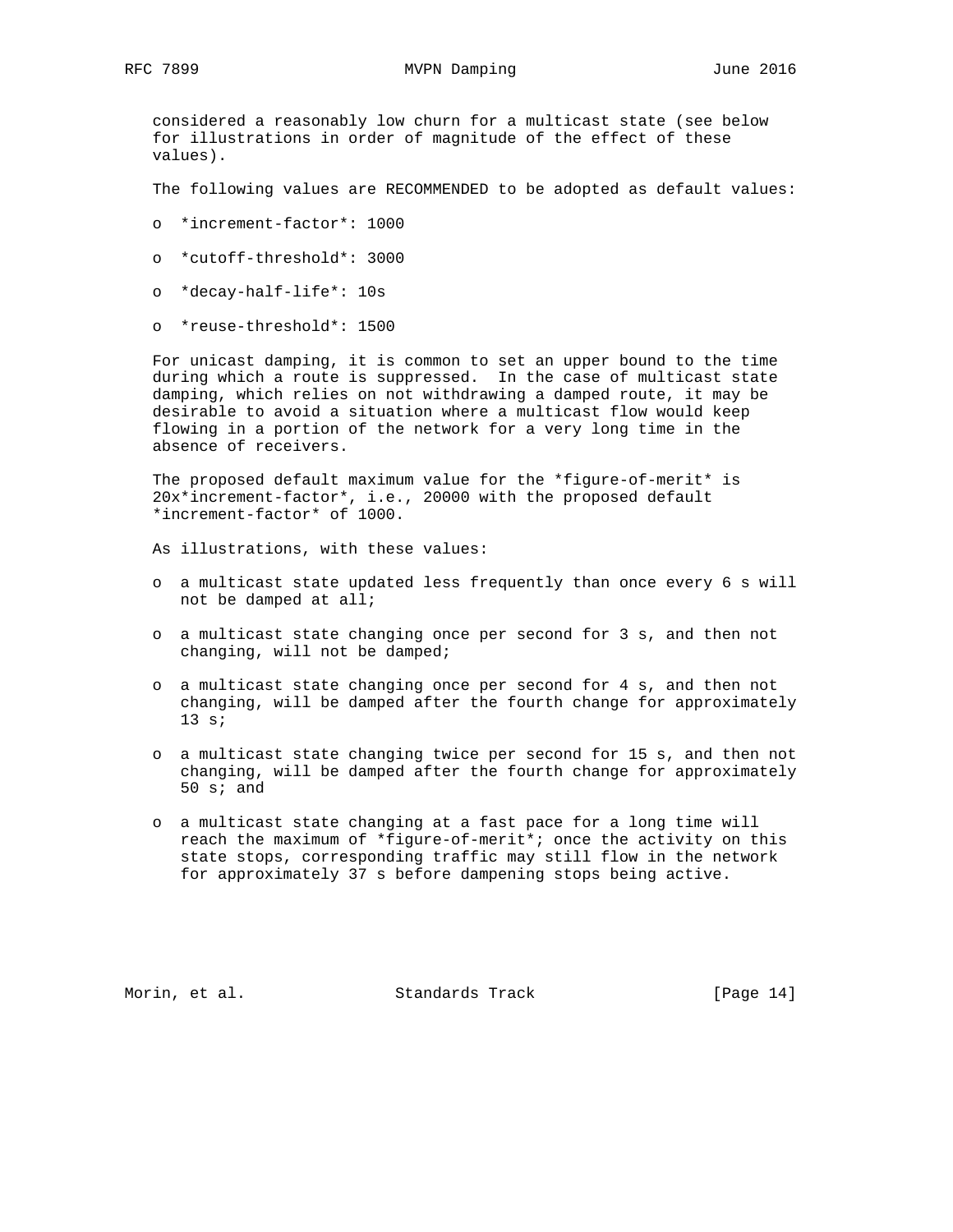The following values are proposed as maximums:

o \*decay-half-life\*: 60 s

o \*cutoff-threshold\*: 50000

 More aggressive protection against the risk of denial of service can be achieved by increasing the \*increment-factor\* or the \*decay-half-life\*, or by reducing the \*cutoff-threshold\* and/or \*reuse-threshold\*.

8. Security Considerations

 The procedures defined in this document do not introduce additional security issues not already present in the contexts addressed and actually aim at addressing some of the identified risks without introducing as much denial-of-service risk as some of the mechanisms already defined.

 The protection provided relates to the control plane of the multicast routing protocols, including the components implementing the routing protocols and the components responsible for updating the multicast forwarding plane.

 The procedures described are meant to provide some level of protection for the router on which they are enabled by reducing the amount of routing state updates that it needs to send to its upstream neighbor or peers but do not provide any reduction of the control plane load related to processing routing information from downstream neighbors. Protecting routers from an increase in control-plane load due to activity on downstream interfaces toward core routers (or in the context of BGP-based MVPN C-multicast routing, BGP peers) relies on the activation of damping on corresponding downstream neighbors (or BGP peers) and/or at the edge of the network. Protecting routers from an increase in control-plane load due to activity on customer facing downstream interfaces or downstream interfaces to routers in another administrative domain is out of the scope of this document and should use already defined mechanisms (see [RFC4609]).

 To be effective, the procedures described here must be complemented by configuration limiting the number of multicast states that can be created on a multicast router through protocol interactions with multicast receivers, neighbor routers in adjacent ASes, or in multicast VPN contexts with multicast CEs. Note well that the two mechanisms may interact: the state for which Prune has been requested may still remain taken into account for some time if damping has been triggered and hence result in an otherwise acceptable new state from being successfully created.

Morin, et al. Standards Track [Page 15]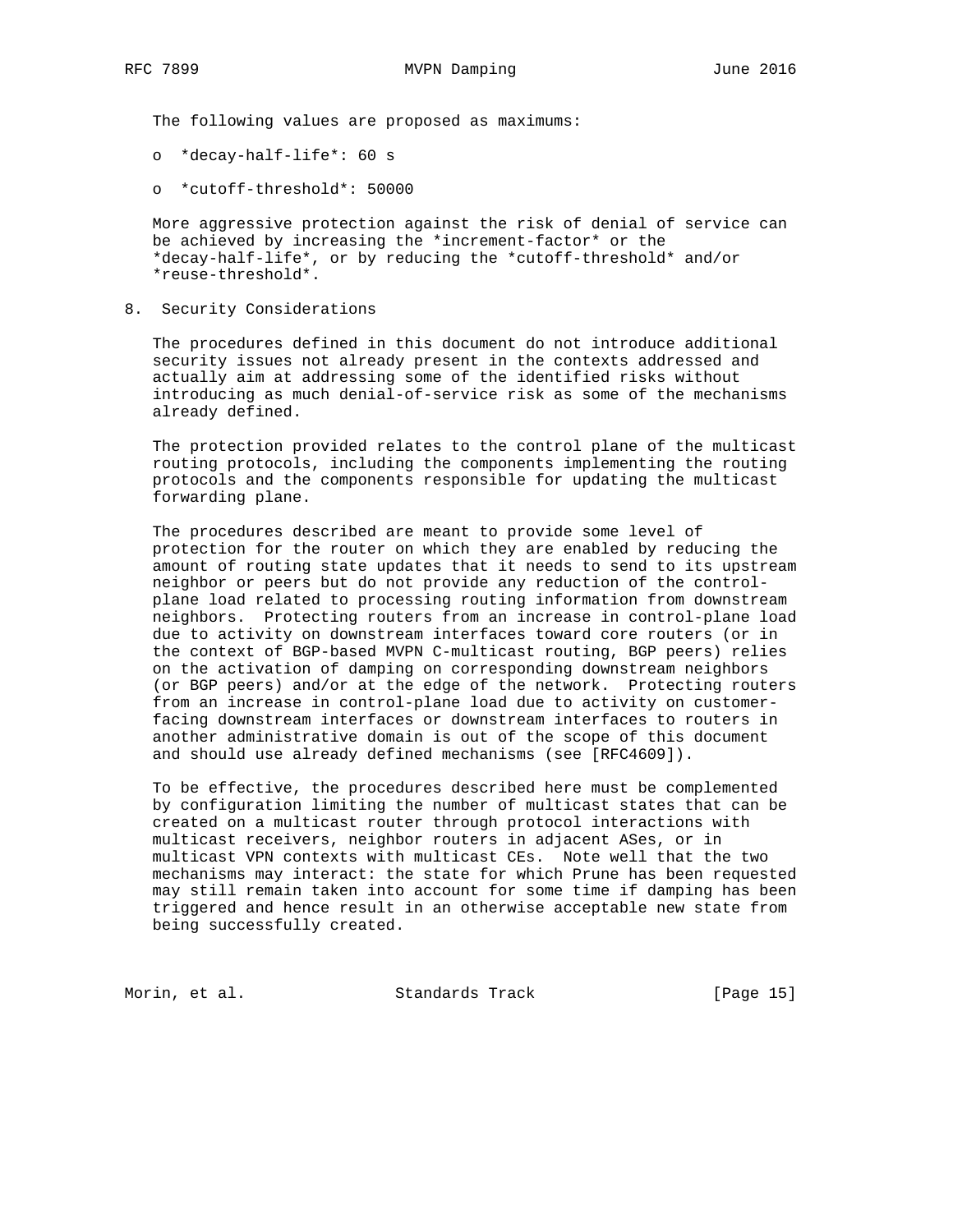Additionally, it is worth noting that these procedures are not meant to protect against peaks of control-plane load but only address averaged load. For instance, assuming a set of multicast states are submitted to the same Join/Prune events, damping can prevent more than a certain number of Join/Prune messages to be sent upstream in the period of time that elapses between the reception of Join/Prune messages triggering the activation of damping on these states and when damping becomes inactive after decay.

- 9. References
- 9.1. Normative References
	- [RFC2119] Bradner, S., "Key words for use in RFCs to Indicate Requirement Levels", BCP 14, RFC 2119, DOI 10.17487/RFC2119, March 1997, <http://www.rfc-editor.org/info/rfc2119>.
	- [RFC2439] Villamizar, C., Chandra, R., and R. Govindan, "BGP Route Flap Damping", RFC 2439, DOI 10.17487/RFC2439, November 1998, <http://www.rfc-editor.org/info/rfc2439>.
	- [RFC3376] Cain, B., Deering, S., Kouvelas, I., Fenner, B., and A. Thyagarajan, "Internet Group Management Protocol, Version 3", RFC 3376, DOI 10.17487/RFC3376, October 2002, <http://www.rfc-editor.org/info/rfc3376>.
	- [RFC3810] Vida, R., Ed. and L. Costa, Ed., "Multicast Listener Discovery Version 2 (MLDv2) for IPv6", RFC 3810, DOI 10.17487/RFC3810, June 2004, <http://www.rfc-editor.org/info/rfc3810>.
	- [RFC6513] Rosen, E., Ed. and R. Aggarwal, Ed., "Multicast in MPLS/ BGP IP VPNs", RFC 6513, DOI 10.17487/RFC6513, February 2012, <http://www.rfc-editor.org/info/rfc6513>.
	- [RFC6514] Aggarwal, R., Rosen, E., Morin, T., and Y. Rekhter, "BGP Encodings and Procedures for Multicast in MPLS/BGP IP VPNs", RFC 6514, DOI 10.17487/RFC6514, February 2012, <http://www.rfc-editor.org/info/rfc6514>.
	- [RFC7117] Aggarwal, R., Ed., Kamite, Y., Fang, L., Rekhter, Y., and C. Kodeboniya, "Multicast in Virtual Private LAN Service (VPLS)", RFC 7117, DOI 10.17487/RFC7117, February 2014, <http://www.rfc-editor.org/info/rfc7117>.

Morin, et al. Standards Track [Page 16]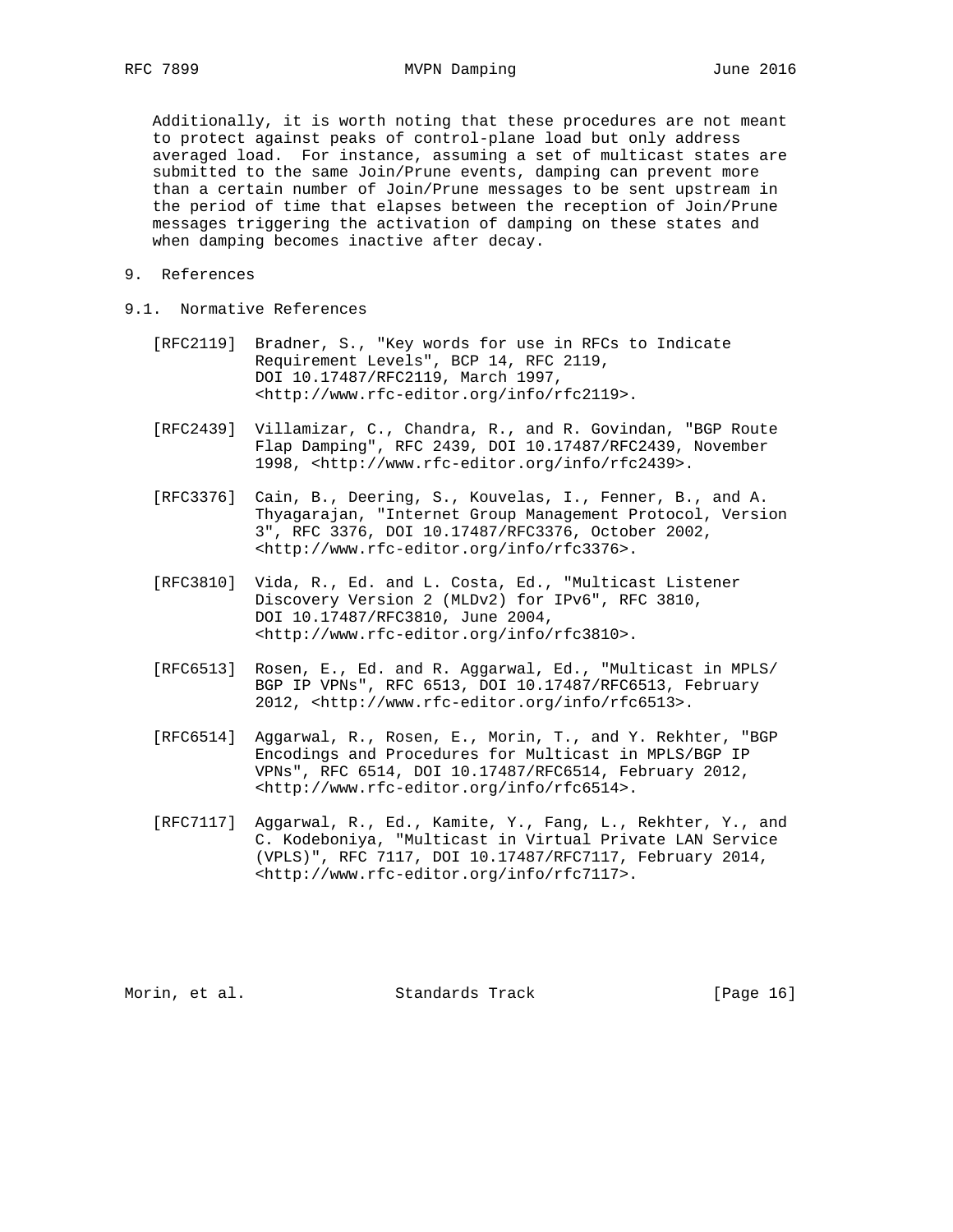- [RFC7196] Pelsser, C., Bush, R., Patel, K., Mohapatra, P., and O. Maennel, "Making Route Flap Damping Usable", RFC 7196, DOI 10.17487/RFC7196, May 2014, <http://www.rfc-editor.org/info/rfc7196>.
- [RFC7761] Fenner, B., Handley, M., Holbrook, H., Kouvelas, I., Parekh, R., Zhang, Z., and L. Zheng, "Protocol Independent Multicast - Sparse Mode (PIM-SM): Protocol Specification (Revised)", STD 83, RFC 7761, DOI 10.17487/RFC7761, March 2016, <http://www.rfc-editor.org/info/rfc7761>.
- 9.2. Informative References
	- [RFC4456] Bates, T., Chen, E., and R. Chandra, "BGP Route Reflection: An Alternative to Full Mesh Internal BGP (IBGP)", RFC 4456, DOI 10.17487/RFC4456, April 2006, <http://www.rfc-editor.org/info/rfc4456>.
	- [RFC4609] Savola, P., Lehtonen, R., and D. Meyer, "Protocol Independent Multicast - Sparse Mode (PIM-SM) Multicast Routing Security Issues and Enhancements", RFC 4609, DOI 10.17487/RFC4609, October 2006, <http://www.rfc-editor.org/info/rfc4609>.

## Acknowledgements

 We would like to thank Bruno Decraene and Lenny Giuliano for discussions that helped shape this proposal. We would also like to thank Yakov Rekhter and Eric Rosen for their reviews and helpful comments. Thanks to Wim Henderickx for his comments and support of this proposal. Additionally, Martin Vigoureux, Gunter Van De Velde, and Alvaro Retana provided useful comments to finalize the document.

Authors' Addresses

 Thomas Morin (editor) Orange 2, avenue Pierre Marzin Lannion 22307 France

Email: thomas.morin@orange.com

Morin, et al. Standards Track [Page 17]